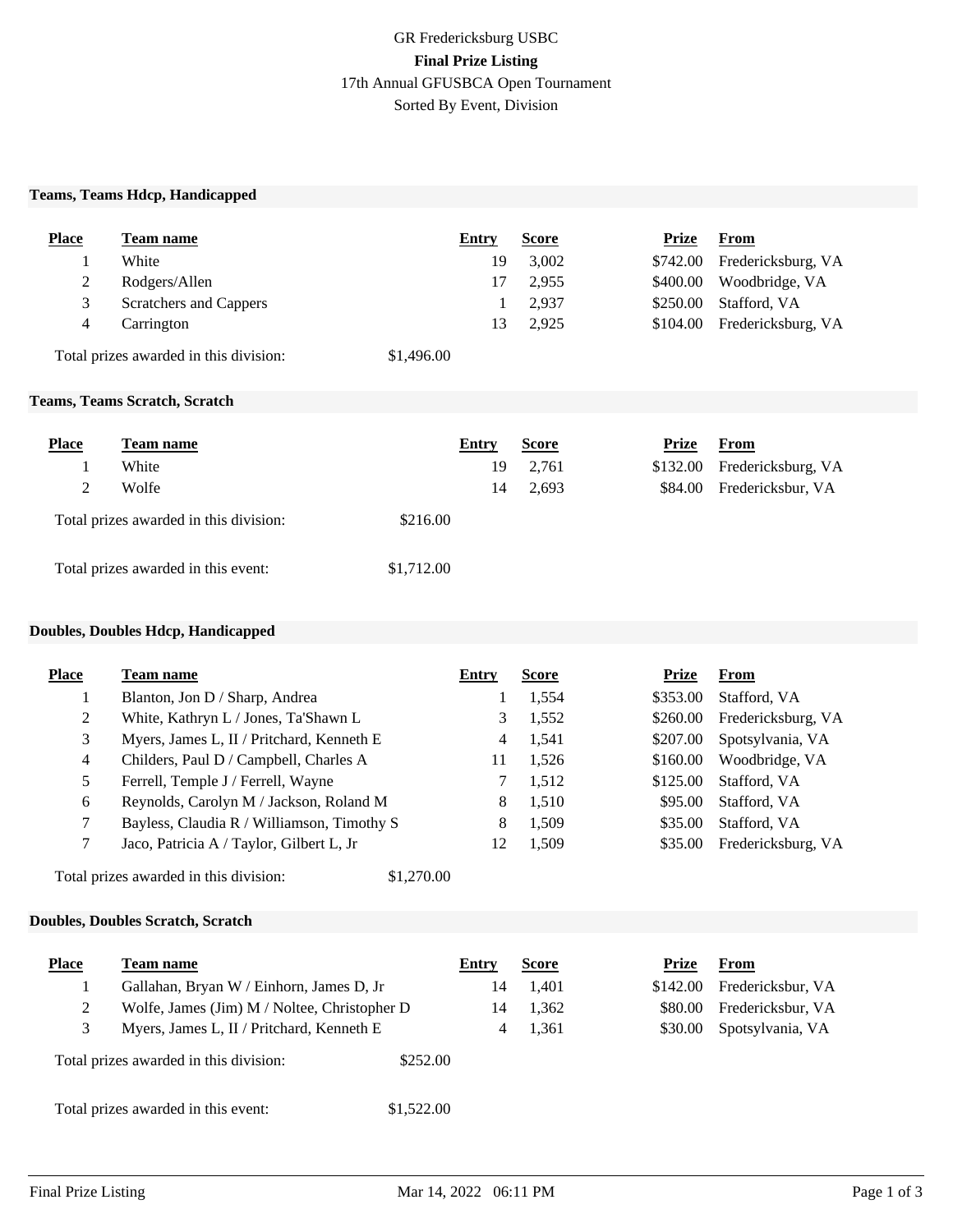## GR Fredericksburg USBC **Final Prize Listing** 17th Annual GFUSBCA Open Tournament Sorted By Event, Division

## **Singles, Singles Hdcp, Handicapped**

| <b>Place</b>   | <b>Team name</b>                       | Entry          | <b>Score</b> | <b>Prize</b> | From               |
|----------------|----------------------------------------|----------------|--------------|--------------|--------------------|
| $\mathbf{I}$   | Randolph, Denise (Sunshine)            | 7              | 849          | \$191.00     | Stafford, VA       |
| 2              | Trombly, Ron                           | 5              | 838          | \$133.00     | Bowling Green, VA  |
| 3              | Brady, David A                         | 2              | 833          | \$123.00     | Spotsylvania, VA   |
| $\overline{4}$ | Nole, Cedric D                         | 15             | 821          | \$114.00     | King George, VA    |
| 5              | Ferrell, Temple J                      | 7              | 815          | \$106.00     | Stafford, VA       |
| 6              | Ford, Charles E                        | 5              | 805          | \$97.00      | Bowling Green, VA  |
| 7              | Brooks, Deborah A                      | 3              | 791          | \$88.00      | Fredericksburg, VA |
| 8              | Jaco, Patricia A                       | 12             | 789          | \$79.00      | Fredericksburg, VA |
| 9              | Watson, Edgar L                        | $\overline{2}$ | 773          | \$57.00      | Spotsylvania, VA   |
| 9              | Ware, Earl B                           | 13             | 773          | \$57.00      | Fredericksburg, VA |
| 9              | Frye, Kevin L                          | 15             | 773          | \$57.00      | King George, VA    |
| 9              | Gilbert, John A                        | 26             | 773          | \$57.00      | Woodbridge, VA     |
| 13             | Harge, Angela M                        | 23             | 767          | \$30.50      | Fredericksburg, VA |
| 13             | Marotske, Benjamin A                   | 22             | 767          | \$30.50      | Woodbridge, VA     |
|                | Total prizes awarded in this division: | \$1,220.00     |              |              |                    |

## **Singles, Singles Scratch, Scratch**

| <b>Place</b> | Team name                              | Entry      |    | <b>Score</b> | <b>Prize</b> | From               |
|--------------|----------------------------------------|------------|----|--------------|--------------|--------------------|
|              | Coulson, Rick E                        |            | 19 | 726          | \$127.00     | Fredericksburg, VA |
| 2            | Randolph, Denise (Sunshine)            |            |    | 725          | \$90.00      | Stafford, VA       |
| 3            | Fillis, John R                         |            | 11 | 696          | \$55.00      | Woodbridge, VA     |
| 4            | Gallahan, Bryan W                      |            | 14 | 694          | \$25.00      | Fredericksbur, VA  |
|              | Total prizes awarded in this division: | \$297.00   |    |              |              |                    |
|              | Total prizes awarded in this event:    | \$1,517.00 |    |              |              |                    |

## **All Events, All Events Hdcp, Handicapped**

| <b>Place</b> | Team name                                          | Entry | <b>Score</b> | <b>Prize</b> | <b>From</b>        |
|--------------|----------------------------------------------------|-------|--------------|--------------|--------------------|
|              | Brooks, Deborah A                                  | 3     | 2.409        | \$96.00      | Fredericksburg, VA |
| 2            | Ferrell, Temple J                                  | 7     | 2,369        | \$85.00      | Stafford, VA       |
| 3            | Randolph, Denise (Sunshine)                        |       | 2,356        | \$74.00      | Stafford, VA       |
| 4            | Trombly, Ron                                       | 5     | 2,345        | \$64.00      | Bowling Green, VA  |
| 5            | Nole, Cedric D                                     | 15    | 2,339        | \$53.00      | King George, VA    |
| 6            | Martin, George                                     | 13    | 2,291        | \$42.00      | Fredericksburg, VA |
| 7            | Blanton, Jon D                                     | 1     | 2,290        | \$31.00      | Stafford, VA       |
| 8            | Pritchard, Kenneth E                               | 4     | 2,285        | \$20.00      | Spotsylvania, VA   |
|              | \$465.00<br>Total prizes awarded in this division: |       |              |              |                    |

## **All Events, All Events Scratch, Scratch**